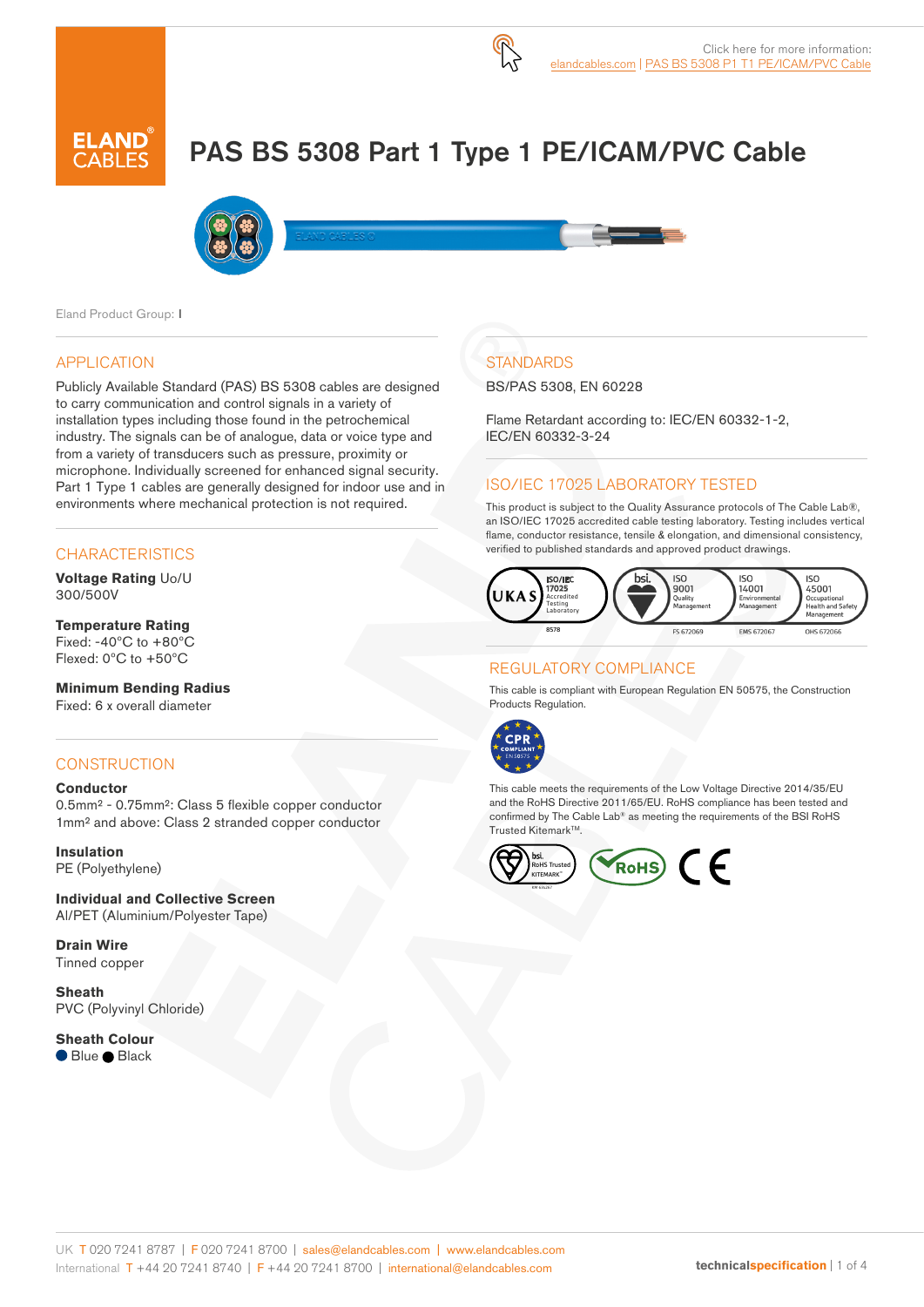## DIMENSIONS

| ELAND PART NO.  | NO. OF<br><b>PAIRS</b> | NOMINAL CROSS SECTIONAL AREA<br>mm <sup>2</sup> | NOMINAL OVERALL DIAMETER<br>mm |
|-----------------|------------------------|-------------------------------------------------|--------------------------------|
| I0205P1T1ICPE** | 2P                     | 0.5                                             | 10.7                           |
| I0275P1T1ICPE** | 2P                     | 0.75                                            | 11.4                           |
| 10210P1T1ICPE** | 2P                     | $\mathbf{1}$                                    | 11.3                           |
| I0215P1T1ICPE** | 2P                     | 1.5                                             | 13.1                           |
| I0225P1T1ICPE** | 2P                     | 2.5                                             | 14.5                           |
| I0505P1T1ICPE** | 5P                     | 0.5                                             | 13.6                           |
| I0575P1T1ICPE** | 5P                     | 0.75                                            | 14.5                           |
| I0510P1T1ICPE** | 5P                     | $\mathbf{1}$                                    | 14.5                           |
| I0515P1T1ICPE** | 5P                     | 1.5                                             | 16.8                           |
| I0525P1T1ICPE** | 5P                     | 2.5                                             | 18.9                           |
| I1005P1T1ICPE** | <b>10P</b>             | 0.5                                             | 19                             |
| I1075P1T1ICPE** | 10P                    | 0.75                                            | 20.4                           |
| I1010P1T1ICPE** | <b>10P</b>             | $\overline{1}$                                  | 20.4                           |
| I1015P1T1ICPE** | <b>10P</b>             | 1.5                                             | 23.9                           |
| I1025P1T1ICPE** | <b>10P</b>             | 2.5                                             | 26.9                           |
| I1505P1T1ICPE** | 15P                    | 0.5                                             | 21.9                           |
| I1575P1T1ICPE** | 15P                    | 0.75                                            | 23.8                           |
| I1510P1T1ICPE** | 15P                    | $\overline{1}$                                  | 23.7                           |
| 11515P1T1ICPE** | 15P                    | 1.5                                             | 27.6                           |
| I1525P1T1ICPE** | 15P                    | 2.5                                             | 31.1                           |
| I2005P1T1ICPE** | 20P                    | 0.5                                             | 24.6                           |
| I2075P1T1ICPE** | 20P                    | 0.75                                            | 26.8                           |
| I2010P1T1ICPE** | 20P                    | $\overline{1}$                                  | 26.7                           |
| I2015P1T1ICPE** | 20P                    | 1.5                                             | 31.1                           |
| I2025P1T1ICPE** | 20P                    | 2.5                                             | 35.3                           |
| I3005P1T1ICPE** | 30P                    | 0.5                                             | 29.2                           |
| I3075P1T1ICPE** | 30P                    | 0.75                                            | 31.5                           |
| 13010P1T1ICPE** | 30P                    | $\overline{1}$                                  | 31.4                           |
| 13015P1T1ICPE** | 30P                    | 1.5                                             | 26.8                           |
| 13025P1T1ICPE** | 30P                    | 2.5                                             | 41.8                           |

#### $P = \text{Pairs}$

\* Designates the sheath colour. For each Eland Cables part number replace with the colour code e.g. I0205P1T1ICPEBK = 0.5mm² Black

# **CONDUCTORS**

| NOMINAL CROSS SECTIONAL AREA<br>mm <sup>2</sup> | CONDUCTOR CLASS | MAXIMUM DC RESISTANCE OF CONDUCTOR AT 20°C<br>ohms/km |
|-------------------------------------------------|-----------------|-------------------------------------------------------|
| 0.5                                             |                 | 39                                                    |
| 0.75                                            |                 | 26                                                    |
|                                                 |                 | 18.1                                                  |
| 1.5                                             |                 | 12.1                                                  |
| 2.5                                             |                 | 7.41                                                  |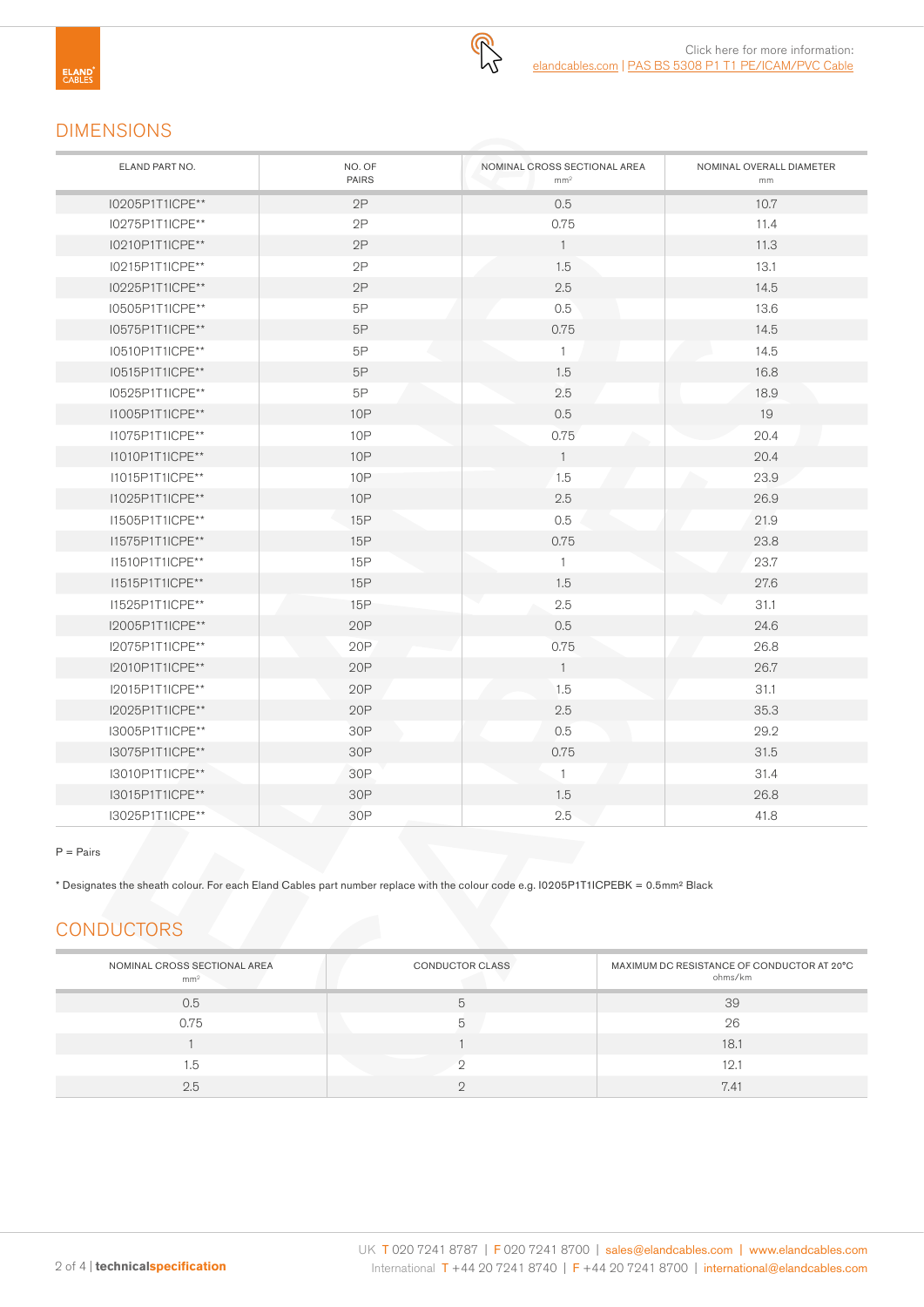

# ELECTRICAL CHARACTERISTICS

| NOMINAL CROSS<br><b>SECTIONAL AREA</b><br>mm <sup>2</sup> | MUTUAL CAPACITANCE<br>pF/m            |                                                           |                                                   | <b>MINIMUM INSULATION</b><br>RESISTANCE AT 20°C<br>mohms/km | MAXIMUM<br>L/R RATIO<br>µH/ohms |
|-----------------------------------------------------------|---------------------------------------|-----------------------------------------------------------|---------------------------------------------------|-------------------------------------------------------------|---------------------------------|
|                                                           | Cables with Collective<br>Screen Only | 1 Pair, 2 Pairs, 1 Triple<br><b>Collectively Screened</b> | Cables with Individually<br><b>Screened Pairs</b> |                                                             |                                 |
| 0.5                                                       | 75                                    | 115                                                       | 115                                               | >5                                                          | 25                              |
| 0.75                                                      | 75                                    | 115                                                       | 115                                               | >5                                                          | 25                              |
|                                                           | 75                                    | 115                                                       | 115                                               | >5                                                          | 25                              |
| 1.5                                                       | 85                                    | 120                                                       | 120                                               | >5                                                          | 40                              |
| 2.5                                                       | 85                                    | 120                                                       | 120                                               | >5                                                          | 65                              |

## CORE IDENTIFICATION

| PAIR NO.       | A WIRE           | <b>B WIRE</b>    |
|----------------|------------------|------------------|
| $\uparrow$     | $\bullet$ Black  | $\bullet$ Blue   |
| $\sqrt{2}$     | $\bullet$ Black  | $\bullet$ Green  |
| 3              | $\bullet$ Blue   | $\bullet$ Green  |
| $\overline{4}$ | $\bullet$ Black  | <b>Brown</b>     |
| 5              | $\bullet$ Blue   | <b>Brown</b>     |
| $6\,$          | $\bullet$ Green  | $\bullet$ Brown  |
| $\,7$          | $\bullet$ Black  | $\bigcirc$ White |
| 8              | Blue             | O White          |
| $\hbox{g}$     | $\bullet$ Green  | $\bigcirc$ White |
| 10             | <b>Brown</b>     | $\bigcirc$ White |
| $11$           | $\bullet$ Black  | $\bullet$ Red    |
| 12             | $\bullet$ Blue   | $\bullet$ Red    |
| 13             | $\bullet$ Green  | $\bullet$ Red    |
| 14             | <b>Brown</b>     | $\bullet$ Red    |
| 15             | $\bigcirc$ White | $\bullet$ Red    |
| 16             | $\bullet$ Black  | Orange           |
| $17\,$         | $\bullet$ Blue   | Orange           |
| 18             | $\bullet$ Green  | Orange           |
| 19             | $\bullet$ Brown  | Orange           |
| 20             | $\bigcirc$ White | Orange           |
| 21             | $\bullet$ Red    | Orange           |
| 22             | $\bullet$ Black  | Yellow           |
| 23             | $\bullet$ Blue   | ● Yellow         |
| 24             | $\bullet$ Green  | ● Yellow         |
| 25             | $\bullet$ Brown  | ● Yellow         |
| 26             | $O$ White        | ● Yellow         |
| 27             | $\bullet$ Red    | ● Yellow         |
| 28             | Orange           | ● Yellow         |
| 29             | $\bullet$ Black  | $\bullet$ Grey   |
| 30             | Blue             | $\bullet$ Grey   |
| 31             | $\bullet$ Green  | $\bullet$ Grey   |
| 32             | <b>Brown</b>     | $\bullet$ Grey   |
| 33             | $\bigcirc$ White | $\bullet$ Grey   |
| 34             | $\bullet$ Red    | $\bullet$ Grey   |
| 28             | Orange           | ● Yellow         |
| 29             | $\bullet$ Black  | $\bullet$ Grey   |